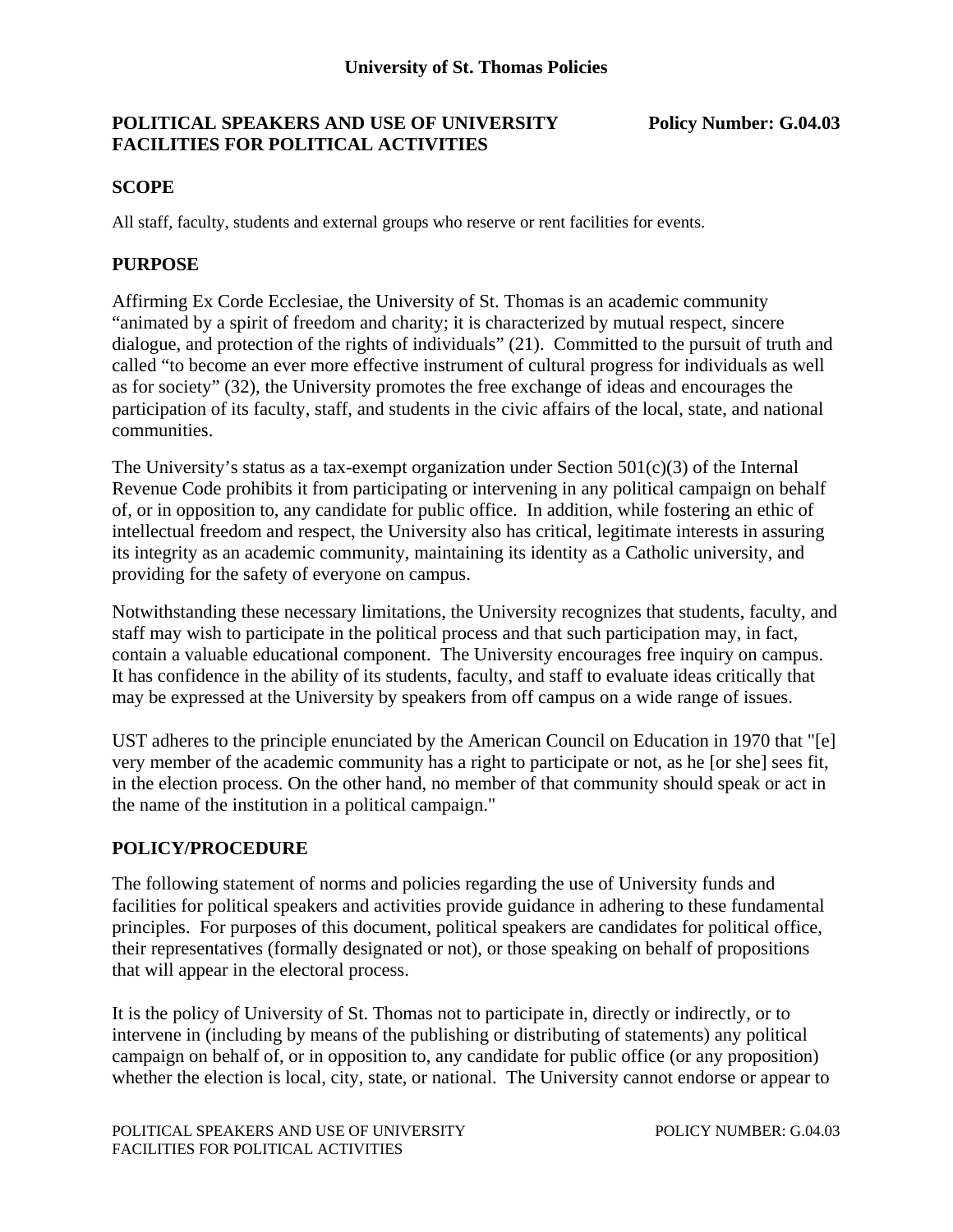# **University of St. Thomas Policies**

endorse any political candidate or take a stated position in any political campaign. Therefore, the University will not grant official recognition to any group formed exclusively to promote or to oppose the campaign of a candidate for public office (or a proposition). In the absence of official recognition, organizations may not reserve University facilities for any purpose or use any finances collected by the University of St. Thomas.

However, provided that the University's formal neutrality in elections and campaigns is clearly stated, officially recognized student organizations may reserve University facilities to conduct organizational meetings, or to sponsor and publicize the appearance of a candidate (or his or her representative). But no organization or individual may:

- 1. Use University facilities (for purposes of this policy, individual student rooms in University housing facilities are not considered to be "University facilities") to raise funds through admissions, fees, contributions, donations, or sale of materials or services to benefit a political party, campaign, or candidate.
- 2. Use University facilities for planning or participating in the operational process of a political campaign. Examples of operational processes include but are not limited to the following:
	- a) Use of a University facility and University-owned equipment to host an organizational meeting of a campaign's staff or for the purpose of planning activities or politicking for the said campaign, or to store campaign materials of any campaign.
	- b) Use of a University facility as a location for a political fundraiser.
	- c) Use of University grounds, property, or structures to display an advertisement, billboard, or sign urging voters to support or oppose a specified political campaign.
- 3. Use recognized University organization or University funds to pay honoraria or cover transportation, accommodation or meal expenses for candidates for public office or their recognized representatives or provide other financial or symbolic support.
- 4. Use recognized University organization or University funds to purchase promotional material, pay for campaign ads or contribute in any way to a political campaign.
- 5. Use University resources, including but not limited to, mail distribution services, the University seal or other identifying marks, stationery and letterhead, or facsimile and duplicating machines, for political purposes such as solicitation of funds for political campaigns or solicitation of endorsement of candidates for public office.

The Internal Revenue Code permits tax-exempt organizations to sponsor political forums or debates provided they are sufficiently non-partisan in nature and are conducted for the purpose of educating voters. Where recognized University organizations sponsor and/or use University facilities to hold political forums or debates, such organizations are expected to follow the following guidelines:

- 1. The format and ground-rules should be fair and impartial and should be agreed upon by the participants and relevant parties in advance of the event.
- 2. All of the major candidates and relevant constituencies should be invited to participate.